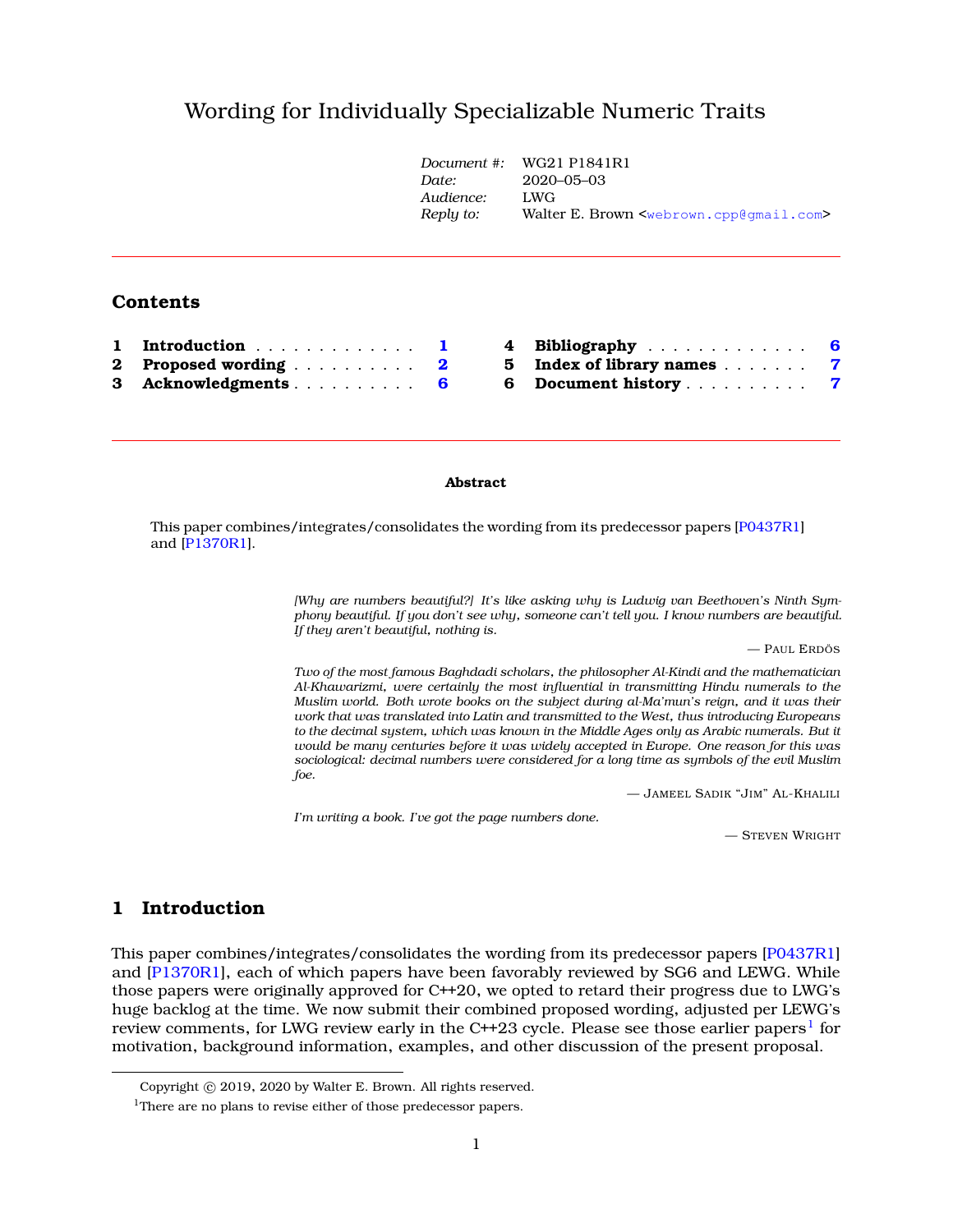# <span id="page-1-0"></span>**2 Proposed wording**[2](#page-1-1)**,**[3](#page-1-2)

**2.1** After adjusting **yyyymm** (below) so as to denote this proposal's month of adoption, insert the following line among the similar directives following [version.syn]/2:

**#define \_ \_cpp\_lib\_numeric\_traits yyyymmL // also in <numbers>**

**2.2** Edit [numerics.general] as shown.

2 The following subclauses describe components for complex number types, random number generation, numeric (*n*-at-a-time) arrays, generalized numeric algorithms, traits for numeric types, and mathematical constants and functions for floating-point types, as summarized in Table [tab:numerics.summary].

**2.3** Edit [support.limits.general] as shown.

1 The headers **<limits>** (17.3.3), **<climits>** (17.3.6), and **<cfloat>** (17.3.7) supply implementation-dependent characteristics of implementation-dependent arithmetic types (6.8.1). In addition, the header **<numbers>** ([num.traits]) supplies components, collectively known as *numeric traits*, that not only provide implementation-dependent distinguished values and characteristics for arithmetic types, but that are (via specialization) individually extensible to provide analogous values and characteristics for program-defined numeric types.

**2.4** Edit [basic.fundamental], splitting the existing paragraph 12 where shown, updating the new paragraph 13's text as shown, and then incrementing the subsequent paragraph numbers in the subclause. [*Note*: The intent of these changes has been previously discussed with the Project Editor, who approved and contributed much of the following new wording. *— end note*]

12 There are three *floating-point types*: **float**, **double**, and **long double**.

. . .

> [*Note*: This document imposes no requirements on the accuracy of floating-point operations; see also 17.3. *— end note*]

> 13 Integral and floating-point types are collectively called *arithmetic* types. Specializations of the standard library template **std::numeric\_limits** (17.3) shall specify the maximum and minimum values of each arithmetic type for an implementation. [*Note*: Properties of the arithmetic types, such as their minimum and maximum representable value, can be queried using the facilities in the standard library headers **<limits>** ([limits.syn]), **<climits>** ([climits.syn]), **<cfloat>** ([cfloat.syn]), and **<numbers>** ([num.traits.syn]). *— end note*]

 $\frac{1314}{4}$  A type *cv* **void** is ....

1415 A value of type **std::nullptr\_t** is . . . .

1516 The types described in this subclause are . . . .

<span id="page-1-1"></span><sup>&</sup>lt;sup>2</sup>Proposed additions (entirely new subclauses are colored but not underlined) and deletions are based on [\[N4861\]](#page-5-4). Editorial instructions and drafting notes look like this .

<span id="page-1-2"></span> $3$ The  $\mathbb{E}$ The  $\mathbb{E}$ The source of this wording is available to the Project Editor upon request.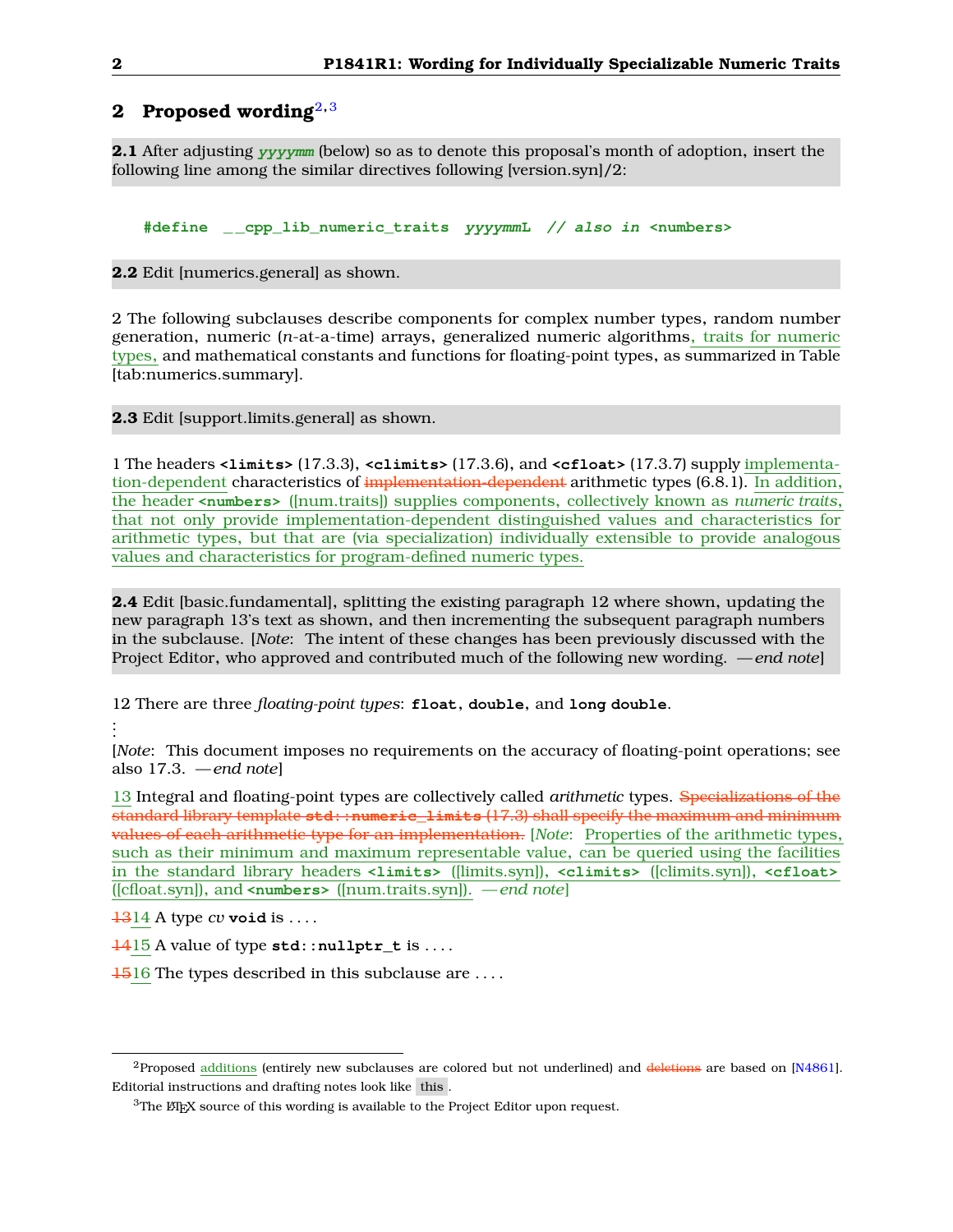<span id="page-2-0"></span>**2.5** Add the following new text to clause [support.limits], positioned at the discretion of the Project Editor. [*Note*: Much of the wording specifying the individual traits is taken or adapted from the corresponding **numeric\_limits** wording. *— end note*]

### **17.3.x Numeric traits [num.traits]**

1 Not all numeric traits are applicable to all numeric types, but where a numeric trait is applicable, its definition provides a value appropriate to the type's representation. Such values are defined so that they are usable as constant expressions. When a numeric trait is instantiated on a cv-qualified type *cv* **T**, the trait's value shall be equal to the value, if any, provided by the specialization on the unqualified type **T**.

2 Except for those in [num.traits.util], each numeric trait specified in this subclause [num.traits] is declared as a class template of the following form:

**template <class T> struct TRAIT { };**

Each such primary template is explicitly specialized, if and as applicable, for each arithmetic type ([basic.fundamental]). In addition, a program may explicitly specialize each such primary template for any program-defined numeric type ([numeric.requirements]) to which the numeric trait is applicable.

3 Each specialization **TRAIT<T>** has no members other than a **static inline constexpr** data member named **value** that is initialized to a value consistent with **TRAIT<T>**'s specification. [*Note*: If there is no explicit specialization **TRAIT<T>** for a given **T**, there is no member **value**. *— end note*]

### **17.3.x.2 Header <numbers> synopsis [num.traits.syn]**

```
namespace std::numbers {
 // [num.traits.util], numeric utility traits
 template <template <class> class Trait, class T>
   inline constexpr bool value_exists = see below;
 template <template <class> class Trait, class T, class R = T>
   inline constexpr R value_or(R def = R()) noexcept;
 // [num.traits.val], numeric distinguished value traits
 template <class T> struct denorm_min { see below };
 template <class T> struct epsilon { see below };
 template <class T> struct finite_max { see below };
 template <class T> struct finite_min { see below };
 template <class T> struct infinity { see below };
 template <class T> struct norm_min { see below };
 template <class T> struct quiet_NaN { see below };
 template <class T> struct reciprocal_overflow_threshold { see below };
 template <class T> struct round_error { see below };
 template <class T> struct signaling_NaN { see below };
 template <class T>
   inline constexpr auto denorm_min_v = denorm_min<T>::value;
 template <class T>
   inline constexpr auto epsilon_v = epsilon<T>::value;
 template <class T>
   inline constexpr auto finite_max_v = finite_max<T>::value;
```
## **17.3.x.1 General [num.traits.general]**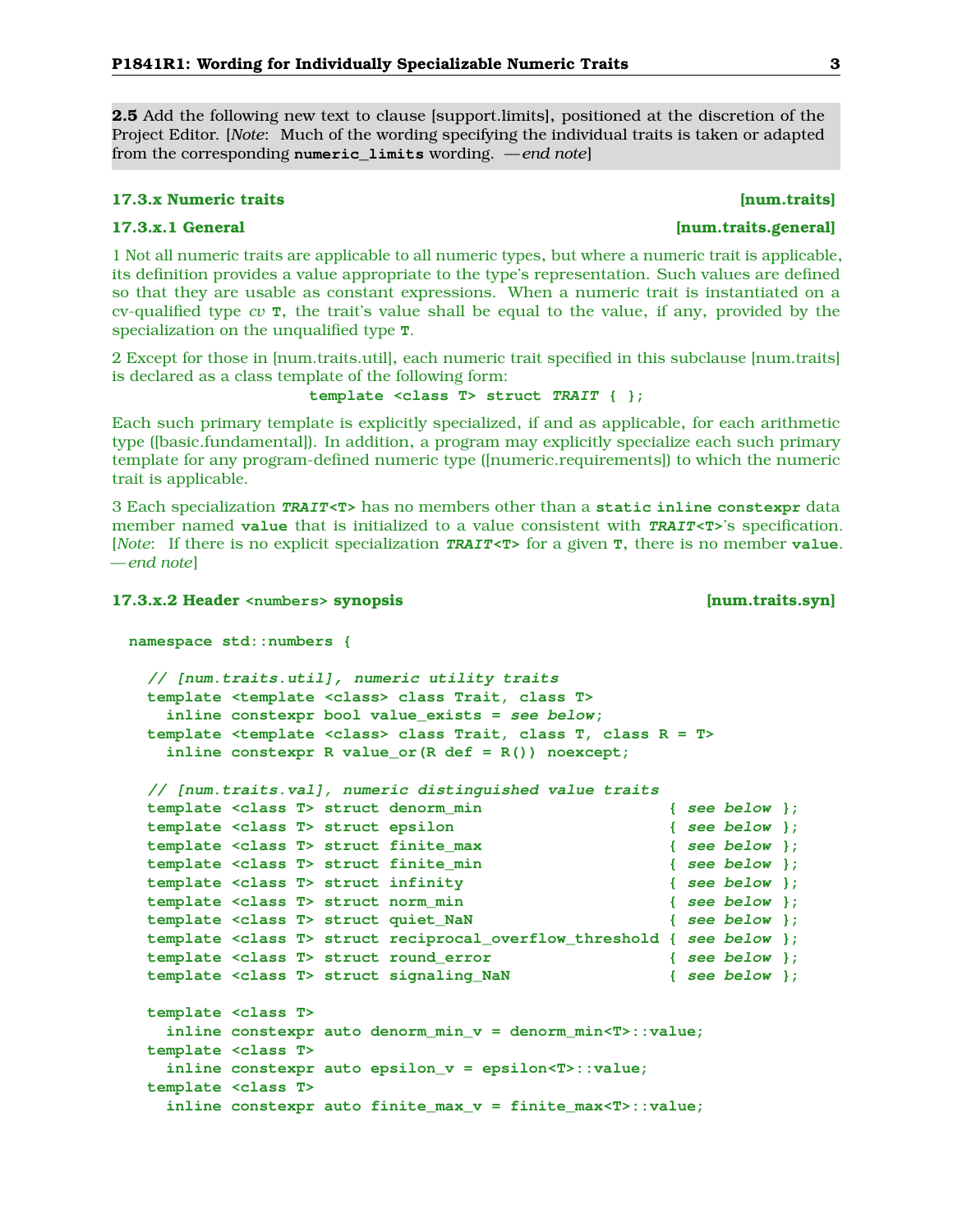```
template <class T>
   inline constexpr auto finite_min_v = finite_min<T>::value;
 template <class T>
   inline constexpr auto infinity_v = infinity<T>::value;
 template <class T>
   inline constexpr auto norm_min_v = norm_min<T>::value;
 template <class T>
   inline constexpr auto quiet_NaN_v = quiet_NaN<T>::value;
 template <class T>
   inline constexpr auto reciprocal_overflow_threshold_v
     = reciprocal_overflow_threshold<T>::value;
 template <class T>
   inline constexpr auto round_error_v = round_error<T>::value;
 template <class T>
   inline constexpr auto signaling_NaN_v = signaling_NaN<T>::value;
 // [num.traits.char], numeric characteristics traits
 template <class T> struct digits { see below };
 template <class T> struct digits10 { see below };
 template <class T> struct max_digits10 { see below };
 template <class T> struct max_exponent { see below };
 template <class T> struct max_exponent10 { see below };
 template <class T> struct min_exponent { see below };
 template <class T> struct min_exponent10 { see below };
 template <class T> struct radix { see below };
 template <class T>
   inline constexpr auto digits_v = digits<T>::value;
 template <class T>
   inline constexpr auto digits10_v = digits10<T>::value;
 template <class T>
   inline constexpr auto max_digits10_v = max_digits10<T>::value;
 template <class T>
   inline constexpr auto max_exponent_v = max_exponent<T>::value;
 template <class T>
   inline constexpr auto max_exponent10_v = max_exponent10<T>::value;
 template <class T>
   inline constexpr auto min_exponent_v = min_exponent<T>::value;
 template <class T>
   inline constexpr auto min_exponent10_v = min_exponent10<T>::value;
 template <class T>
   inline constexpr auto radix_v = radix<T>::value;
}
```
## **17.3.x.3 Numeric utility traits [num.traits.util]**

```
template <template <class> class Trait, class T>
  inline constexpr bool value_exists = see below;
```
1 *Value:* **true** if **Trait<T>** has a member named **value**; otherwise **false**.

**template <template <class> class Trait, class T, class R = T> inline constexpr R value\_or(R def = R()) noexcept;**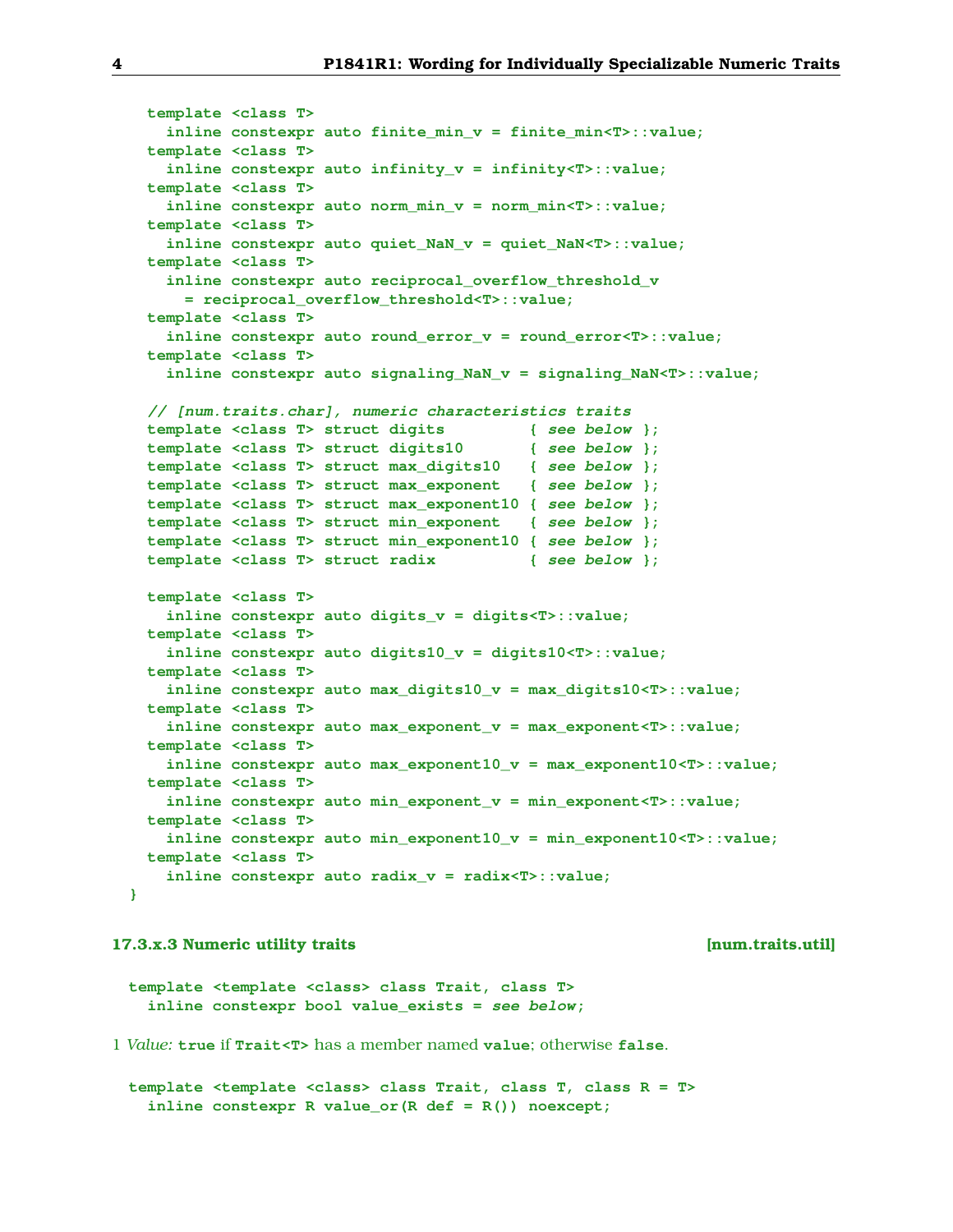<span id="page-4-0"></span>2 *Returns:* **Trait<T>::value** if **value\_exists<Trait,T>** is **true**; otherwise **def**.

### **17.3.x.4 Numeric distinguished value traits [num.traits.val]**

1 The **value** member of the traits specified in this subclause has type **T**.

**template <class T> struct denorm\_min { see below };**

2 *Value:* **T**'s minimum positive denormalized value, if any; otherwise, the same value as **min\_ normal\_v<T>**, if any.

**template <class T> struct epsilon { see below };**

3 *Value:* e−**T(1)**, where e denotes **T**'s least value greater than 1, if any.

**template <class T> struct finite\_max { see below };**

4 *Value:* A finite value x, if any, such that **T** has no other finite value y such that  $y > x$ .

**template <class T> struct finite\_min { see below };**

5 *Value:* A finite value x, if any, such that **T** has no other finite value y such that  $y < x$ .

**template <class T> struct infinity { see below };**

6 *Value:* **T**'s positive infinity, if any.

```
template <class T> struct norm_min { see below };
```
7 *Value:* **T**'s minimum positive normalized value, if **T** supports subnormal numbers; otherwise, **T**'s minimum positive value.

**template <class T> struct quiet\_NaN { see below };**

8 *Value:* **T**'s quiet "Not a Number" value, if any.

**template <class T> struct reciprocal\_overflow\_threshold { see below };**

9 *Value:* The smallest positive value x of type **T** such that **T(1)**/x does not overflow.

**template <class T> struct round\_error { see below };**

10 *Value:* **T**'s maximum rounding error, if any.

**template <class T> struct signaling\_NaN { see below };**

11 *Value:* **T**'s signaling "Not a Number" value, if any.

### **17.3.x.5 Numeric characteristics traits [num.traits.char]**

1 The **value** member of the traits specified in this subclause has type **int**.

**template <class T> struct digits { see below };**

2 *Value:* The number of **radix\_v<T>** digits that can be represented without change. If **is\_ integer**  $v **T**$  is **true**, this is the number of non-sign bits in the representation; If **is** floating **point\_v<T>** is **true**, this is the number of **radix\_v<T>** digits in the mantissa.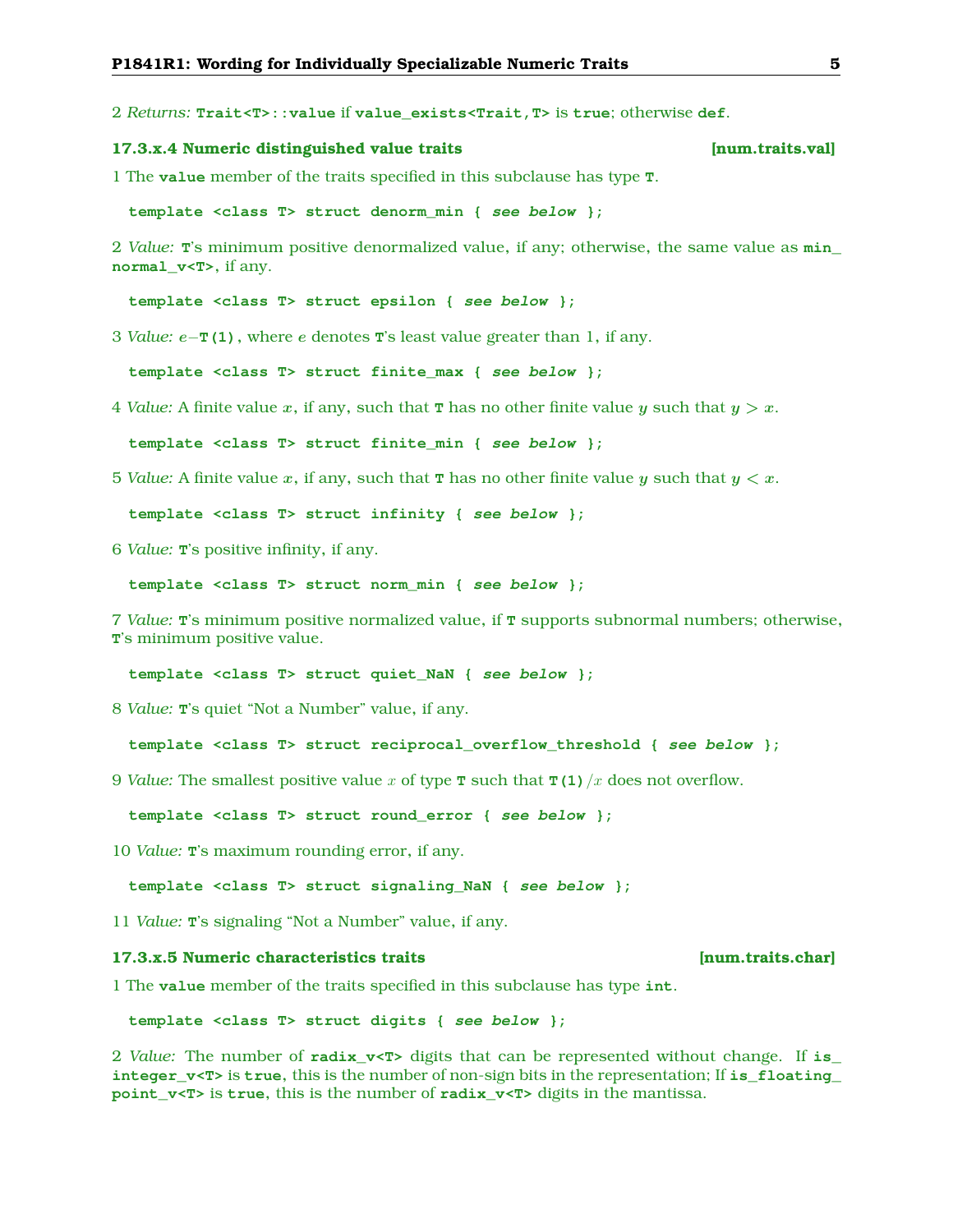<span id="page-5-5"></span>**template <class T> struct digits10 { see below };**

3 *Value:* The number of base 10 digits that can be represented without change.

**template <class T> struct max\_digits10 { see below };**

4 *Value:* The number of base 10 digits required to ensure that type **T** values which differ are always differentiated.

**template <class T> struct max\_exponent { see below };**

5 *Value:* With  $r = \texttt{radix_v}< T>}$ , the largest positive integer  $i$  such that  $r^{i-1}$  is a representable finite value of type **T**.

**template <class T> struct max\_exponent10 { see below };**

 $6$  *Value:* The largest positive integer  $i$  such that  $10^i$  is in the range of representable finite type  $\texttt{t}$ values.

**template <class T> struct min\_exponent { see below };**

7 *Value:* With  $r = \text{radix_v}$   $\text{×T>}$ , the minimum negative integer *i* such that  $r^{i-1}$  is a representable, normalized (if applicable), finite value of type **T**.

**template <class T> struct min\_exponent10 { see below };**

 $8$  *Value:* The minimum negative integer  $i$  such that  $10^i$  is in the range of representable, normalized (if applicable), finite type **T** values.

**template <class T> struct radix { see below };**

9 *Value:* The base of the representation. If **is\_floating\_point\_v<T>** is **true**, this shall refer to the base or radix (often 2) of the exponent representation.

# <span id="page-5-0"></span>**3 Acknowledgments**

Many thanks to the readers of early drafts of this paper for their careful proofreading. Special thanks to Mark Hoemmen and Damien Lebrun-Grandie, authors of [\[P1370R1\]](#page-5-3), for their support of this proposal and their contributions to it.

## <span id="page-5-1"></span>**4 Bibliography**

- [N4820] Richard Smith: "Working Draft, Standard for Programming Language C++." ISO/IEC JTC1/ SC22/WG21 document N4820 (pre-Cologne mailing), 2019–06–17. [https://wg21.link/n4820.](https://wg21.link/n4820)
- <span id="page-5-4"></span>[N4861] Richard Smith: "Working Draft, Standard for Programming Language C++." ISO/IEC JTC1/ SC22/WG21 document N4861 (2020-04 mailing), 2020–04–01. [https://wg21.link/n4861.](https://wg21.link/n4861)
- <span id="page-5-2"></span>[P0437R1] Walter E. Brown: "Numeric Traits for the Standard Library." ISO/IEC JTC1/SC22/WG21 document P0437R1 (pre-San Diego mailing), 2018–11–07. [https://wg21.link/p0437r1.](https://wg21.link/p0437r1)
- <span id="page-5-3"></span>[P1370R1] Mark Hoemmen and Damien Lebrun-Grandie: "Generic numerical algorithm development with(out) **numeric\_limits**." ISO/IEC JTC1/SC22/WG21 document P1370R1 (post-San Diego mailing), 2019–03–10. [https://wg21.link/p1370r1.](https://wg21.link/p1370r1)